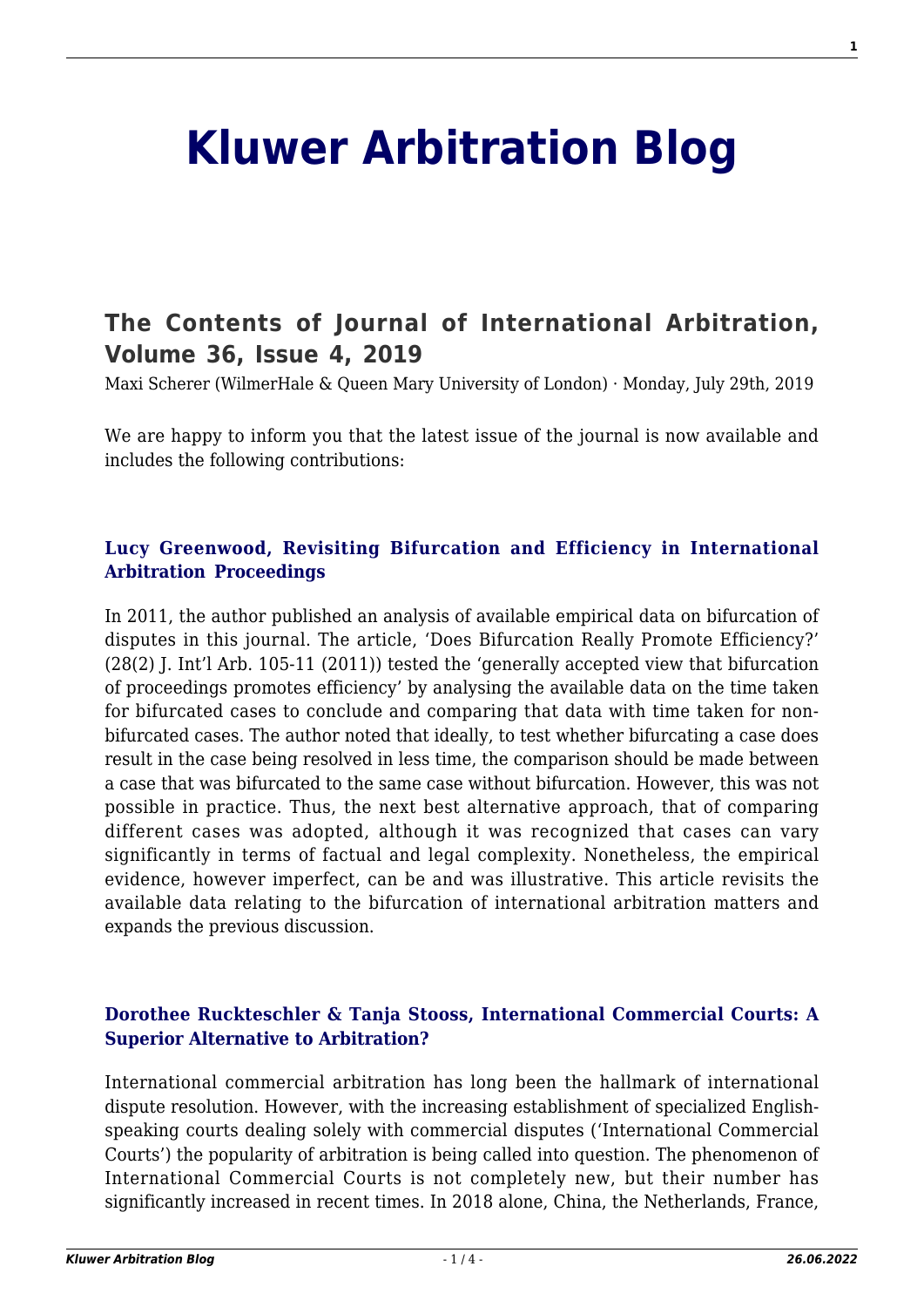and Germany have, among others, announced the opening of specialized Englishspeaking courts and others are preparing to shortly follow their example. Whilst the arbitral process is often criticized for its costs, procedural delays, or lack of power against third parties, the question remains whether International Commercial Courts will be able to deal with these issues any better. This article first examines the history and the features of International Commercial Courts, with a special focus on those recently established in Europe, before evaluating whether they are – or might be in the future – better suited to serve the needs of international commerce.

### **[Mingji Qu, Status Quo of Enforcing Commercial Arbitral Awards in the](http://www.kluwerlawonline.com/abstract.php?area=Journals&id=JOIA2019023) [People's Republic of China: An Empirical Study of the Enforcement Practices](http://www.kluwerlawonline.com/abstract.php?area=Journals&id=JOIA2019023) [in China's Two Economically Less-Developed Regions](http://www.kluwerlawonline.com/abstract.php?area=Journals&id=JOIA2019023)**

This article gives some insights into the practices for enforcing commercial arbitral awards in China's two anonymized economically less-developed regions. By virtue of the empirical and qualitative data contributed by empirical research, this article depicts this theme from three aspects, namely, the general sociocultural environment for enforcement; practitioners' perceptions; and the enforcement status of arbitral awards, highlighting the gaps between legislative perceptions and real-life practices. This article concludes that China's current sociocultural environment is suitable for accommodating the rapid growth of commercial arbitration, which indicates that the collision between modern arbitration practice and the sociocultural environment is unlikely to constitute a cause of difficulty in the China-seated enforcement of arbitral awards. This article also notes an innate scepticism towards the country's arbitration practice among Chinese practitioners, which could affect their perceptions towards the development prospect of commercial arbitration and the enforceability of arbitral awards, despite the pro-arbitration attitude shared by Chinese judicial organs. Meanwhile, the article observes preliminary evidence showing the impact of Chinese culture on the country's enforcement practices. Finally, the article statistically portrays the enforcement status of arbitral awards in the concerned regions, showing the regionally differentiated enforcement rates, competence of Chinese courts and other issues involved.

# **[Julio César Betancourt, What Are the Arbitral Tribunal's Powers in Default](http://www.kluwerlawonline.com/abstract.php?area=Journals&id=JOIA2019024) [Proceedings?](http://www.kluwerlawonline.com/abstract.php?area=Journals&id=JOIA2019024)**

When the claimant serves on the defendant a notice in connection with the initiation of arbitral proceedings pursuant to an arbitration agreement, there is a legitimate expectation that both parties will actively participate in those proceedings and forcefully argue against one another in order to persuade the arbitral tribunal of the merits of the case in question. This expectation is generally met. However, there are cases in which the respondent decides not to take part in the proceedings, with the result that the arbitral tribunal is left with no option but to proceed on an ex parte basis. These types of cases have received relatively scant attention within the international arbitration literature. Nonetheless, the problem of default proceedings

**2**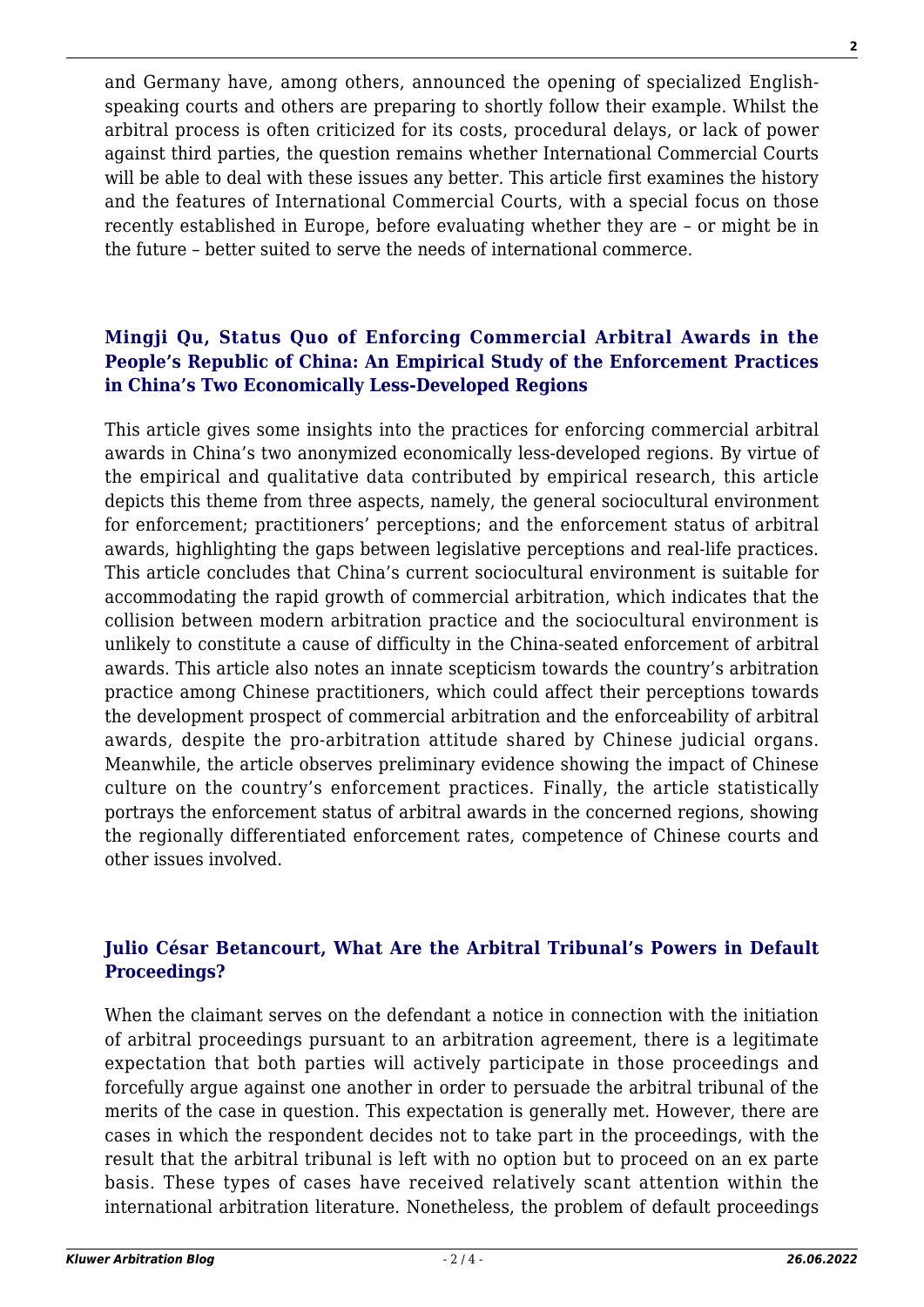remains a matter of practical importance. This article is intended to fill this gap. It provides a practical insight into the arbitral tribunal's powers in these kinds of proceedings (whether *ad hoc* or institutional), particularly in the context of an international arbitration seated in London.

# **[Michael Kotrly & Barry Mansfield, Recent Developments in International](http://www.kluwerlawonline.com/abstract.php?area=Journals&id=JOIA2019025) [Arbitration in England and Ireland](http://www.kluwerlawonline.com/abstract.php?area=Journals&id=JOIA2019025)**

This article considers developments in international arbitration in England and Ireland by way of a review of arbitration-related judgments rendered in 2018 by the countries' respective courts.

### **[Alain Farhad, The United Arab Emirates' New Arbitration Legislation: A Giant](http://www.kluwerlawonline.com/abstract.php?area=Journals&id=JOIA2019026) [Leap Forward?](http://www.kluwerlawonline.com/abstract.php?area=Journals&id=JOIA2019026)**

This article analyzes the new Federal Law No. 6 of 2018 (the 'New Arbitration Law') of the UAE which took effect on 16 June 2018. The New Arbitration Law brings the statutory framework for the practice of arbitration in the UAE into the twenty-first century. Compared to the previously applicable regime, the New Arbitration Law thus gives wider recognition to the principle of party autonomy, fully utilizes modern technology and takes into account the use of institutional (vs. ad hoc) arbitration. It also helpfully deals with some of the technical arguments, which litigants have traditionally relied on to attempt to disrupt or delay arbitration proceedings in the UAE.

### [BOOK REVIEW](http://www.kluwerlawonline.com/abstract.php?area=Journals&id=JOIA2019027)

Eckart J. Brödermann, Principles of International Commercial Contracts: An Article-By-Article Commentary, Alphen aan den Rijn: Kluwer Law International, 2018, ISBN 978-90-411-9956-0 (reviewed by François Dessemontet)

### **Profile Navigator and Relationship Indicator**

Offers 6,200+ data-driven arbitrator, expert witness and counsel profiles and the ability to explore relationships of 13,500+ arbitration practitioners and experts for

*To make sure you do not miss out on regular updates from the Kluwer Arbitration Blog, please subscribe [here](http://arbitrationblog.kluwerarbitration.com/newsletter/). To submit a proposal for a blog post, please consult our [Editorial Guidelines.](http://arbitrationblog.kluwerarbitration.com/editorial-guidelines/)*